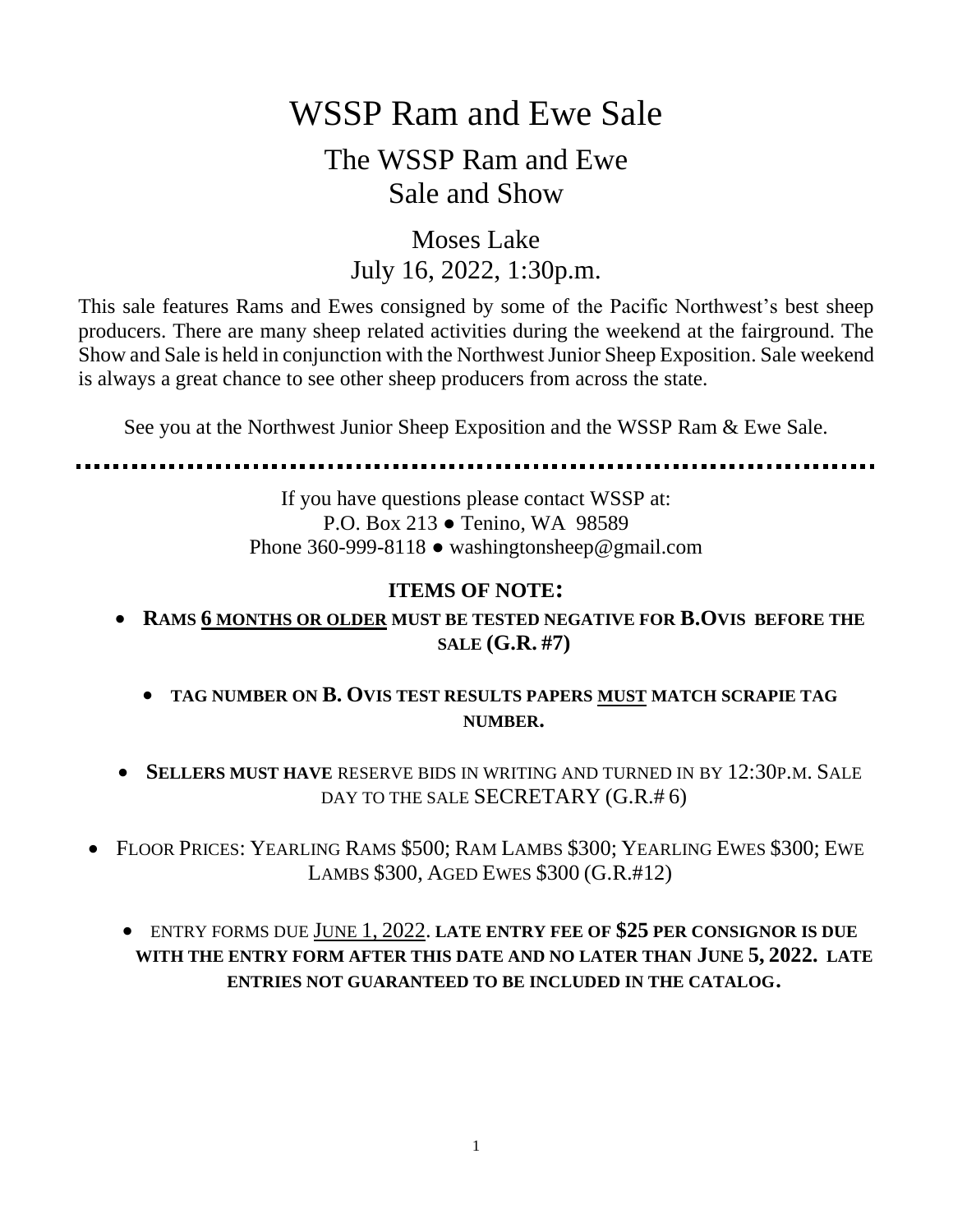#### **2022 RULES AND TERMS WSSP RAM AND EWE SALE**

1. The Washington State Ram & Ewe Sale will be conducted and managed by the Washington State Sheep Producers.

2. All consignors must be members in good standing of WSSP. Regular membership dues are \$50 per year or \$25 for Junior memberships. All entry rules and terms apply equally to all members, whether junior or regular.

3. The 2022 Ram Sale will be held Saturday, the 16<sup>th</sup> of July, at the Grant County Fairgrounds, in Moses Lake.

4. Entries with payment of entry fees and state association dues must be returned to the sale secretary by **June 1, 2022**. An additional \$25 entry fee per consignor will be charged on any entries received after this date. Late entries will be accepted with this additional fee until June 5<sup>th</sup>. Late entries may be listed in an insert in the back of the catalog if received by the June 5<sup>th</sup> deadline. Entries received after June 5<sup>th</sup> will not be included in the catalog. If fees and/or dues are unpaid or NSF on the date of entry the consignment will not be allowed in the sale or the catalog.

5. New consignors can enter any division they desire, they are limited to a total of two rams and/or two ewes per breed with a limit of four rams and/or a total of ten (10) ewes. The average price received by a consignor in comparison with other consignors of the same breed and class will determine future allotments, within the discretion of the RS Committee. In the event a consignor is unable to consign at the WSSP Ram and Ewe sale for one year, the consignment level remains the same as it would have been from the performance of the consignment at the last sale in which they participated. Missing a second year causes the consignor to be allowed the consignment of a new consignor.

6. Selling fees will be either 12% of the selling price or the entry fee whichever is greater. Entry fees paid on animals sold will be credited to the selling price. Entry fees will be forfeited on sheep entered and sifted or not sold. If the consignor places a reserve bid on the animal and the reserve level is not reached, the 12% fee will be charged on the reserve level. **Reserve bids need to be in writing with lot numbers delineated, signed by consignor, and turned in to the Sale Clerk/Executive Secretary at least one hour prior to start of the sale. A form will be provided for this purpose.**

7. **Rams 6 months or older must test negative for B. Ovis within 30 days of the sale.** Health certificates for outof-state movement will be provided, upon request, by the WSSP Ram & Ewe Sale. **All rams and ewes coming from out-of-state must have a health certificate. All sheep must have Scrapie identification from state of origin which matches the B. Ovis test and health certificate.**

8. Terms of sale shall be cash and check - US currency.

9. All payments shall be made to Washington State Sheep Producers (WSSP). Animals shall not be released until the sale slip is presented to the gate tender. Sheep must be loaded on the east side of the building, at the chutes.

10. All sheep on the grounds will be held at the owner's risk, and ownership is passed to the buyer when the animal is pronounced sold by the auctioneer. All animals must be removed from the sale grounds by 5:00 pm on sale day.

11. The sale order shall be determined as follows:

Stud Ram Class Rams before ewes Yearlings before lambs Aged Ewes after lambs White face animals will sell ahead of Black face animals.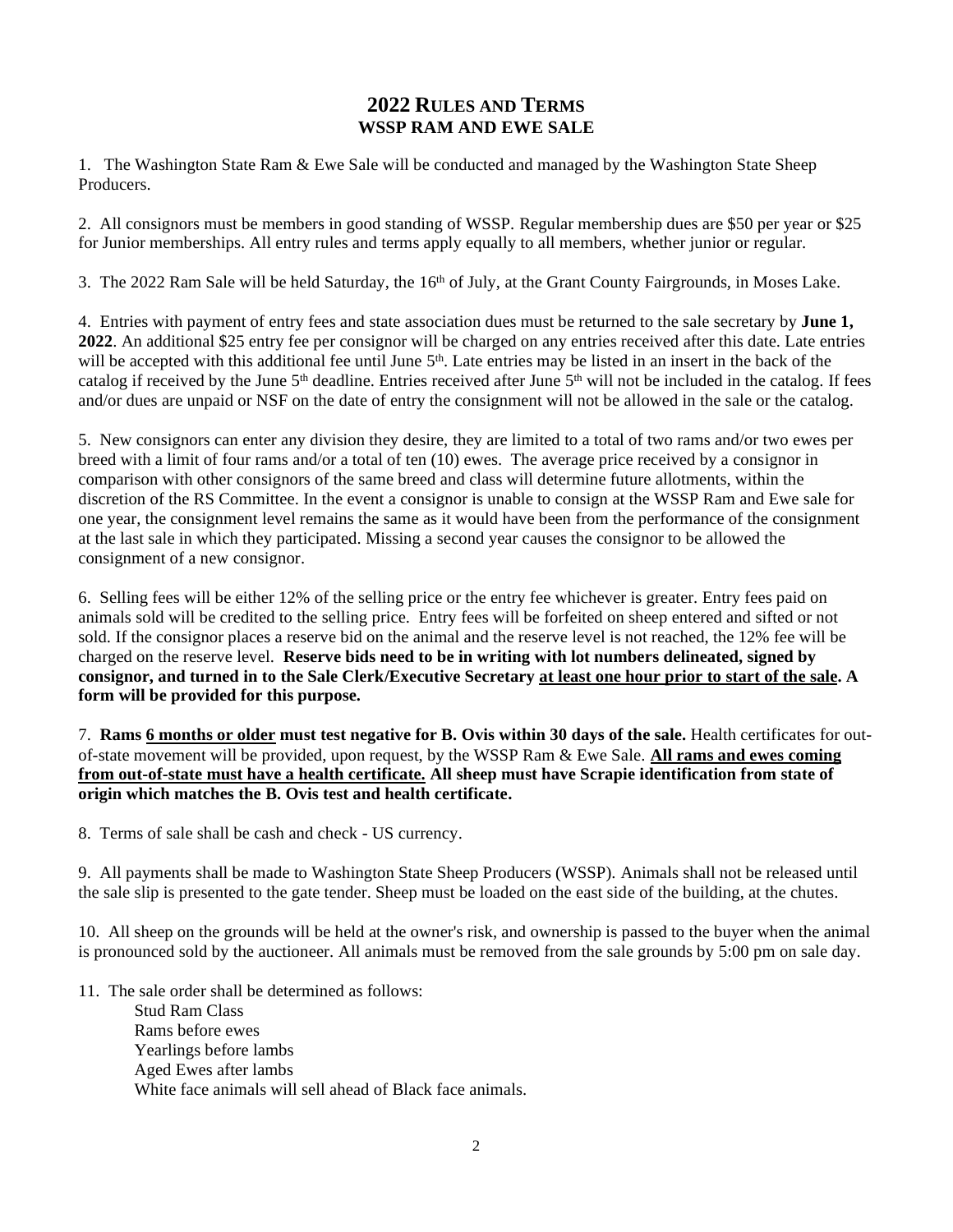Each consignor's ram allotments will be divided equally between each of the rounds up to a maximum of 4 rams per round.

12. Floor price for yearling rams shall be \$**500** and the floor price for ram lambs shall be \$**300**. Yearling ewes and ewe lambs shall be floored at \$**300**, aged ewes at \$**300**.

Consignors shall have the option of placing a reserve bid on each lot, subject to the consent of the sale manager. A 12% commission will be charged on reserved bids in the event of no sale. Consignors are advised against placing any reserve bids, but if such is done, the bid shall be given to the sale secretary by 12:30 p.m. date of sale. If the reserve price is not quickly reached, it will be announced, and unless bid at once, the lot will be returned to the pens. No by-bidding by or for sellers on their own consignments will be permitted.

13. Misunderstandings or disputes as to the bids will be settled by the auctioneer.

14. All yearling rams or ewes are guaranteed to be breeders for the fall breeding season. Any claims of non-breeders must be made by the buyer before the first of April following the sale. The seller has the right to have any such ram or ewe (claimed to be a non-breeder) returned to him and if he cannot prove the ram to be a breeder, he shall refund the purchase price to the purchaser or make replacement of equal quality. If the consignor's claim is disallowed, he agrees to pay the expenses of judgment. The buyer agrees, if his claim is disallowed, to pay the expenses of the investigation. If the animal is shown by the buyer at any fair or show of any kind, the fertility guarantee by the breeder is waived.

15. The management assumes no liability for the safety of the entries.

16. Standards for health and soundness are determined by the WSSP RS Committee, for the benefit of both buyer and seller. It is the responsibility of the buyer to select those animals that best fit his/her needs and economic situation. The purpose of the sifting committee is to assure buyers that all rams and ewes having defects that might interfere with their breeding usefulness have been eliminated from the sale.

18. Scrotum circumference for all rams will be reported on the sale order. Minimal scrotum circumference for yearling rams is 33 cm.

WSSP encourages breeds of sheep not previously represented to consign to this year's sale. Heritage/Exotic and hair breeds will not be required to meet scrotal circumference on rams.

19. The Sifting committee is specifically instructed to eliminate all rams and ewes having any of the following conditions:

- **Malformation of the eyelids.**
- Active infection of the eye, some irritation from shipping is permissible.
- **I**ncisor teeth must be in contact with the dental pad. Severely "over-shot" or "undershot" jaws will be rejected. Registered rams and ewes must have correct occlusion.
- **A**ctive Boils.
- **H**orns not permitted unless part of breed standard
- Infections of the sheath, damaged penises, or pizzel rot.
- The testicles should be of normal size and consistency and free of palpable swellings that indicate damage or infection.
- **E**wes must have sound udders.
- **V**isible contagious disease and disorders

#### **Any animal sifted for non- infectious disease can remain in sale barns/facilities.**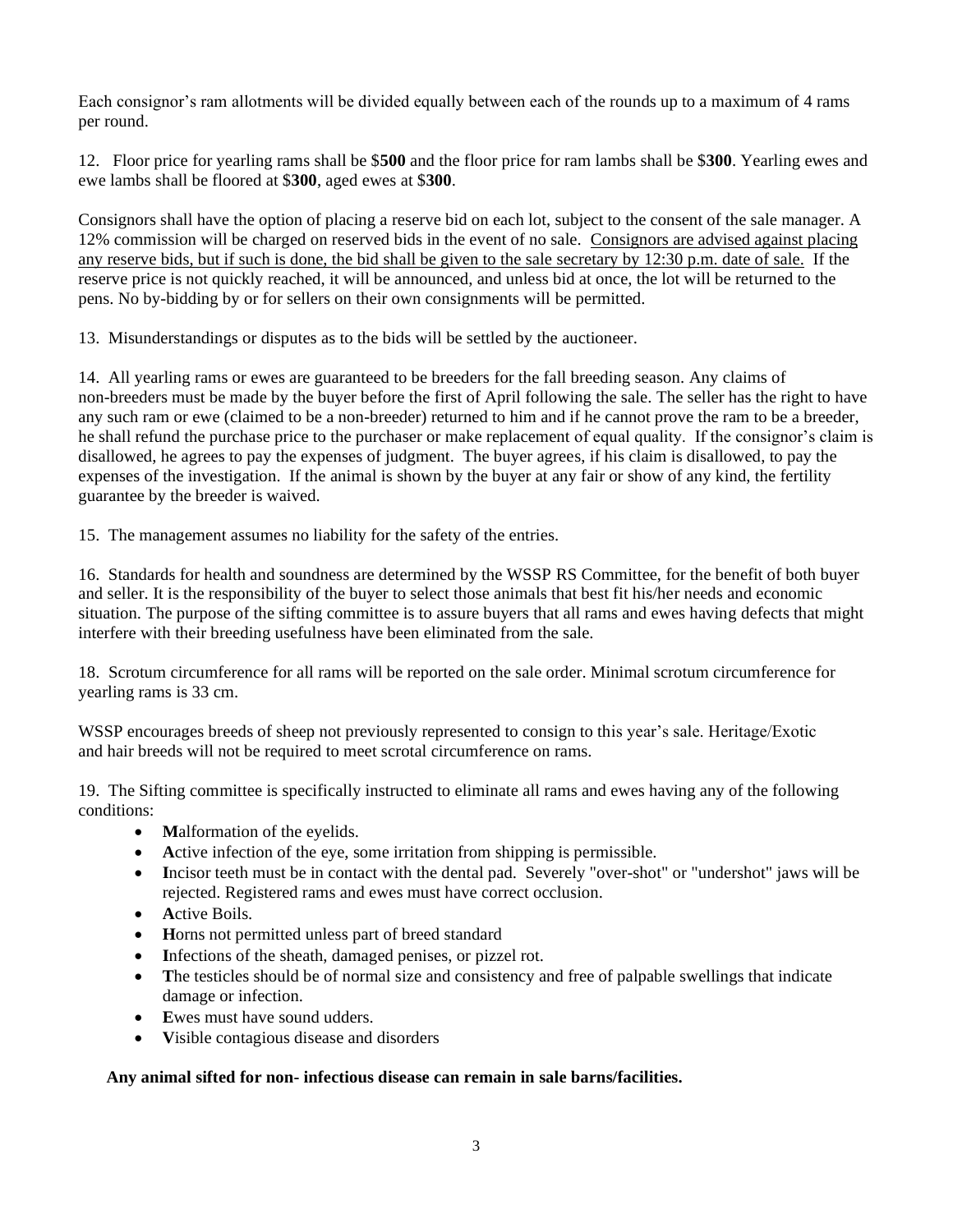20. Each consignor will be responsible for getting his/her consignment into the sale ring. In the event that the consignor is not there with his/her consignment, he/she will move to the end of that breed.

21. All animals will be bedded on shavings. A bedding and cleaning fee of \$2.00 per head is included in your entry fee.

22. All animals sold at the WSSP Ram and Ewe Sale must be enrolled either in the mandatory Scrapie program and/or will have PERMANENT IDENTIFICATION AND/OR MEET STATE/FEDERAL REQUIREMENTS ACCORDING TO THE STATE OF ORIGIN by the sale in the year 2020, as pursuant to current RCW and Federal regulations concerning Scrapie.

#### **RULES AND TERMS RAMS**

1. Rams shall be entered in classes by breed and age.

2. Entry Fees are \$15.00 per head on all commercial rams. Entry fees will be forfeited on animals entered and sifted or not sold in the sale.

3. All rams entered may be purebred yearlings or lambs, or crossbred rams. Lambs must have lamb teeth (mouth). Yearlings showing 2 year old mouths can be sold after the auctioneer announces the animal is showing a 2-year-old mouth.

4. Commercial Down (meat) breed rams must have been spring slick shorn with no block shearing allowed. These breeds may have a uniform wool length of no more than 1" over body. Wool breeds may have a wool length of no more than 2  $1/2$ ".

#### **RULES AND TERMS EWES**

1. Ewes are defined as ewes that are acceptable to the commercial producer here in the Northwest. They may be white face, black face, or brockle face. Ewes shall be entered in classes by age.

2. Ewes will undergo the same sifting process as other animals in the sale.

3. Ewes shall enter the sale ring in lots of **up** to 5 per breeder, choicing shall be allowed. Lots of one are allowed.

4. All ewes entered may be yearlings, lambs or aged (2-5 years), purebred or crossbred. Lambs must have lamb teeth (mouth). Yearlings showing 2 year old mouths can be sold after the auctioneer announces the animal is showing a 2-year-old mouth. Aged ewes must be under 5 years old.

5. Sale order will be consistent with WSSP RS policy.

6. Entry fee will be \$15.00. Commission will be charged at 12% (see general rule #6 on Page 1). Entry fees will be forfeited on animals entered and sifted, or not sold in the sale. Floor prices for commercial ewes are \$300 for aged ewes, yearlings and lambs.

7. Down (meat) Breed ewes must have been spring slick with no block shearing allowed. These breeds may have a uniform wool length of no more than 1" over body. Wool breeds may have a wool length of no more than 2 1/2".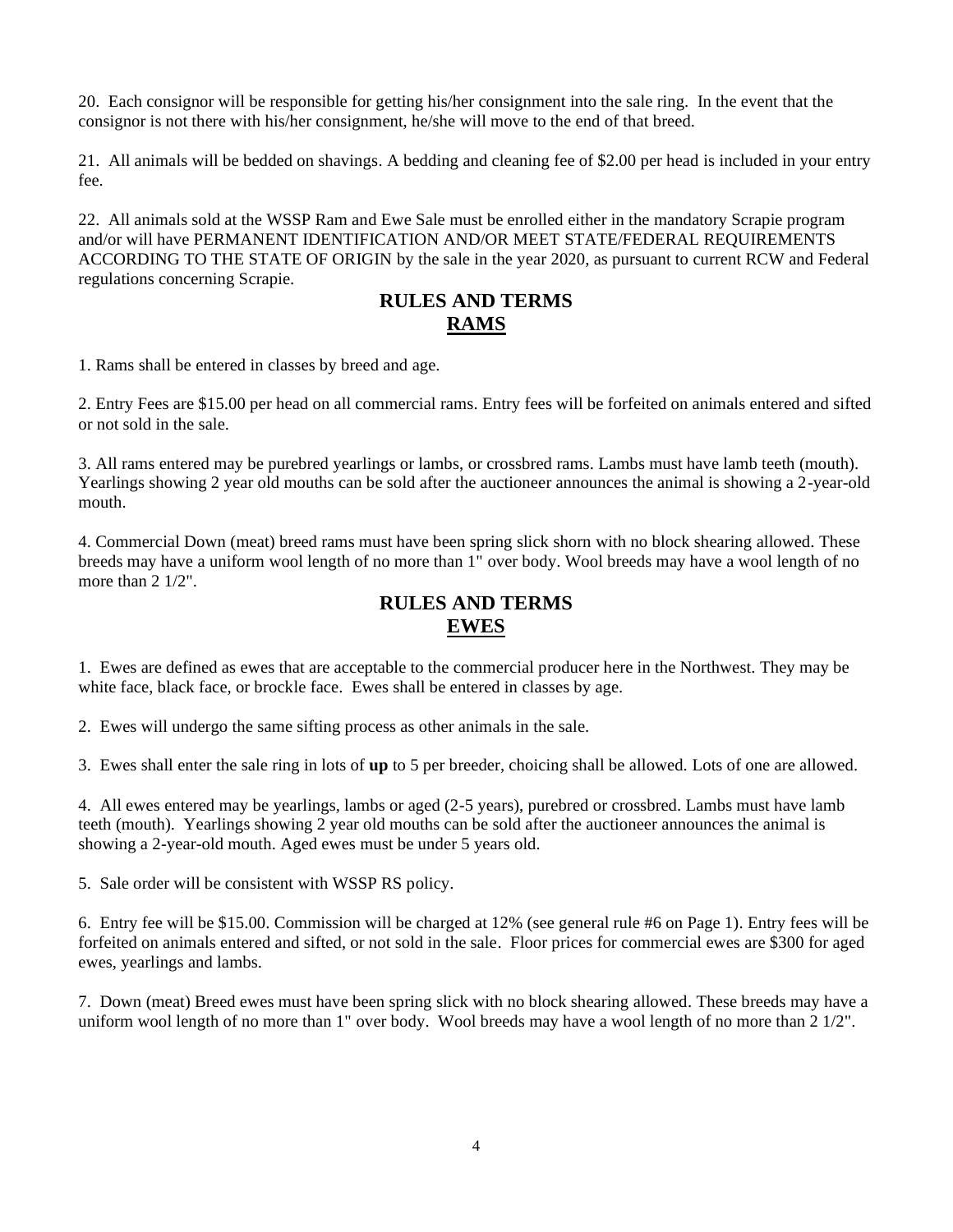### **RULES AND TERMS EQUIPMENT**

- 1. Equipment can be new or used.
- 2. Space will be approximately 10' x 8'. WSSP will not furnish tables or chairs
- 3. Spaces will be available starting at noon on Friday, July 15th. Spaces need to be cleaned up by Saturday, July  $16<sup>TH</sup>$  at 3:00 p.m. All items must be removed.
- 4. Entry deadline is June  $17<sup>th</sup>$ , 2022. To be included in the sale catalog entry must be received by June  $1<sup>st</sup>$ , 2022.